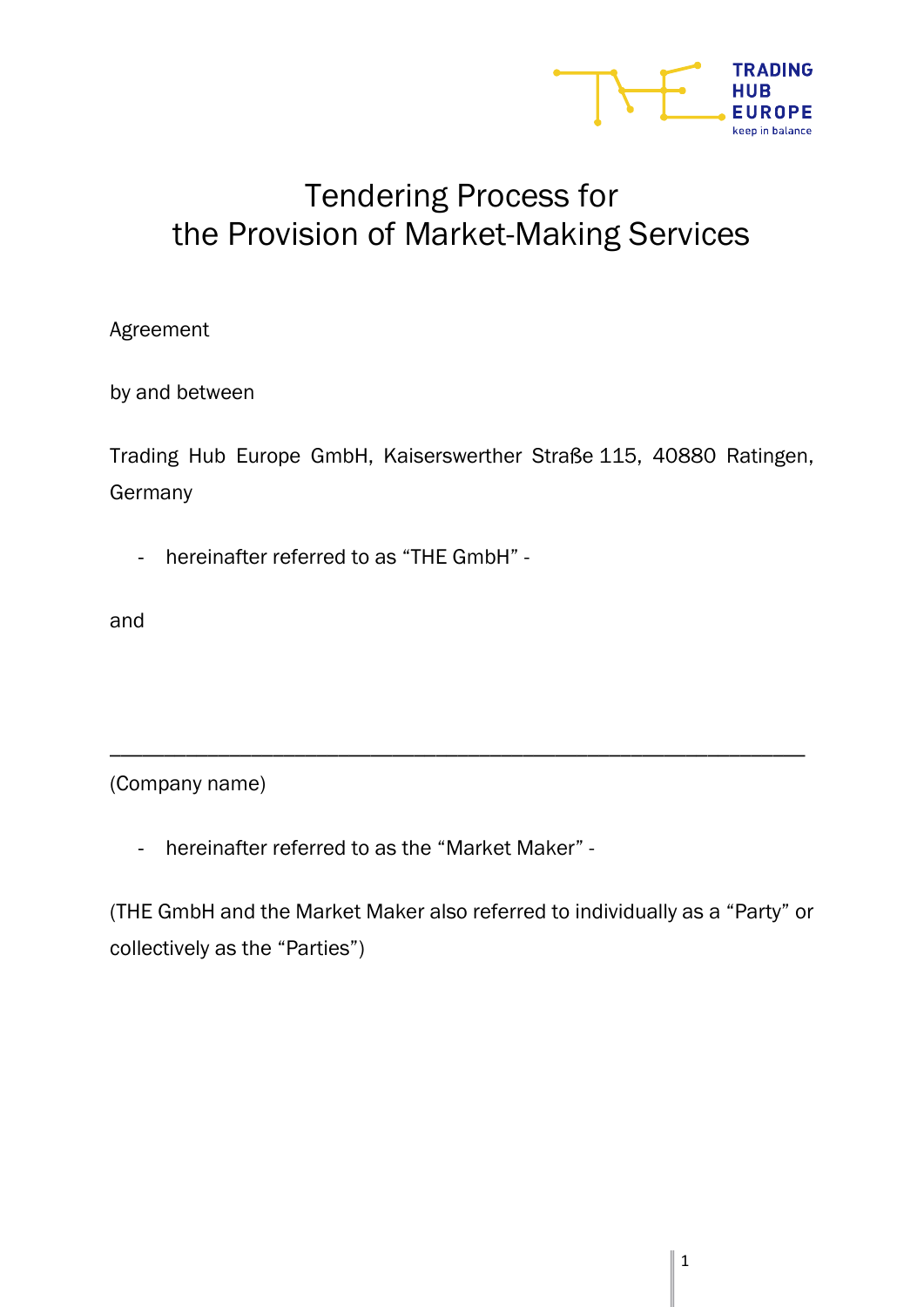

## **TABLE OF CONTENTS**

| 1              |      |  |  |  |  |
|----------------|------|--|--|--|--|
| $\overline{2}$ |      |  |  |  |  |
|                | 2.1  |  |  |  |  |
|                | 2.2  |  |  |  |  |
|                | 2.3  |  |  |  |  |
|                | 2.4  |  |  |  |  |
| 3              |      |  |  |  |  |
|                | 3.1  |  |  |  |  |
|                | 3.2  |  |  |  |  |
| 4              |      |  |  |  |  |
| 5              |      |  |  |  |  |
|                | 5.1  |  |  |  |  |
|                | 5.2  |  |  |  |  |
|                | 5.3  |  |  |  |  |
|                | 5.4  |  |  |  |  |
|                | 5.5  |  |  |  |  |
|                | 5.6  |  |  |  |  |
|                | 5.7  |  |  |  |  |
|                | 5.8  |  |  |  |  |
|                | 5.9  |  |  |  |  |
|                | 5.10 |  |  |  |  |
|                | 5.11 |  |  |  |  |
|                | 5.12 |  |  |  |  |
|                |      |  |  |  |  |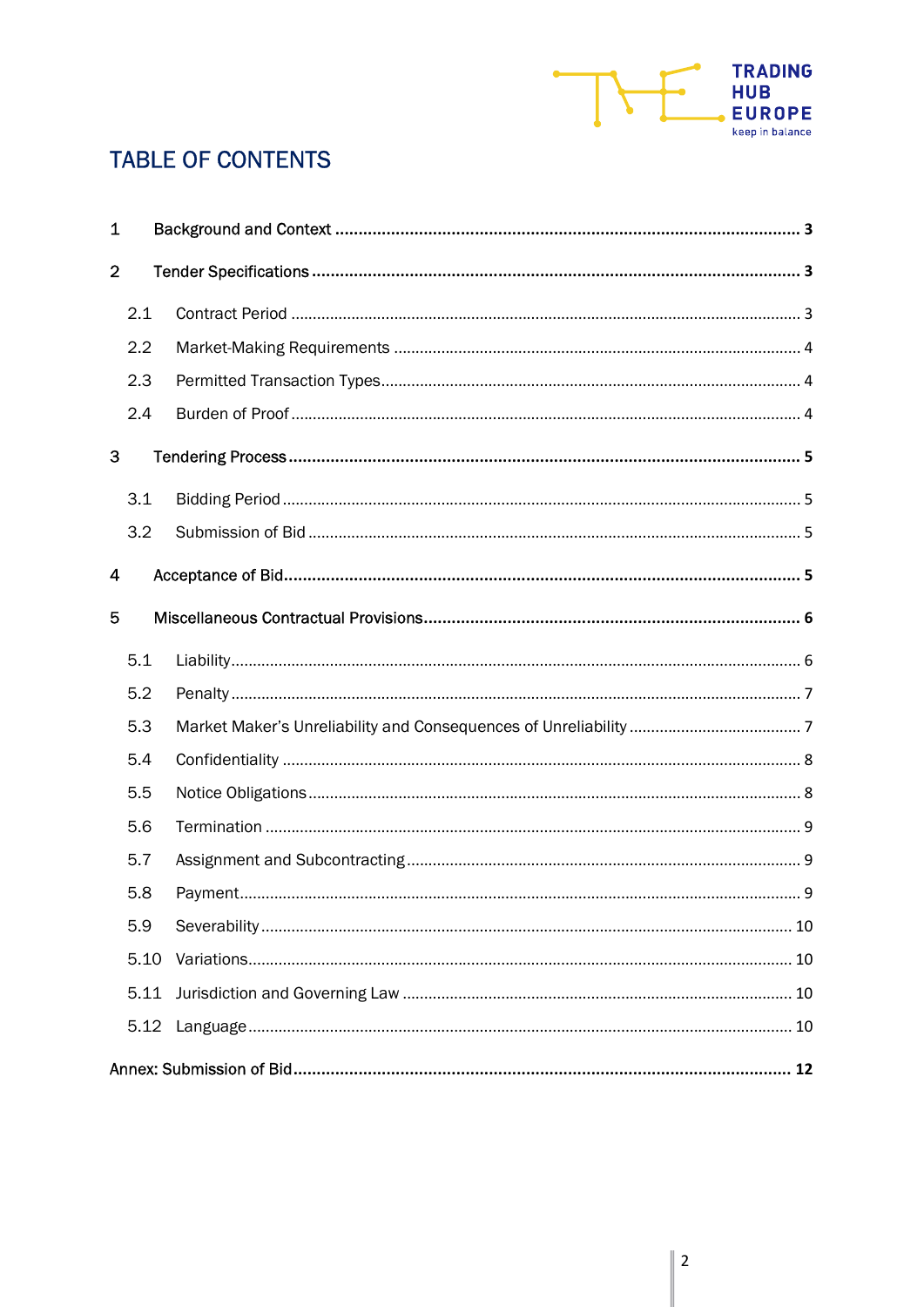

## 1 Background and Context

Trading Hub Europe GmbH (THE) operates an attractive and liquid trading point for gas of both high-calorific and low-calorific quality (below referred to as "high CV gas" and "low CV gas", respectively).

Spot market liquidity at the virtual trading points (VTP) of the former market areas GASPOOL and NetConnect Germany (THE VTP since 1 October 2021) increased steadily over the past years. The aim of THE GmbH is to achieve a positive development of liquidity in the futures and forward market segments at the VTP of the new THE market area established on 1 October 2021, in addition to spot market liquidity.

In order to further enable a positive development in the futures and forward market segments at the THE VTP THE GmbH is looking to promote futures and forward market liquidity by means of financial incentives to provide traders with better options for hedging their trading activities at the THE VTP. THE GmbH has therefore chosen to tender out market-making services using a volume-based model. Accordingly, under the marketmaking rules set out in this Agreement, the Market Maker undertakes to execute a specified number of buy and/or sell transactions with a view to increasing the volumes traded in the THE futures and forwards markets.

THE GmbH is running the present tendering process to give market participants an opportunity to submit a bid to facilitate achievement of this goal. Bidders participating in this tendering exercise are asked to submit their bid specifying a binding number of bid and/or ask transactions to be executed in the futures and/or forwards market at the THE VTP (each a "Transaction"). Each such Transaction must be for delivery at the THE VTP and may be carried out in particular via an exchange (ICE Endex and/or EEX) or a broker.

## 2 Tender Specifications

#### 2.1 Contract Period

The Market Maker shall carry out the agreed Transactions in the period between 1 July 2022, 06:00 hours and 1 January 2023, 06:00 hours ("Contract Period").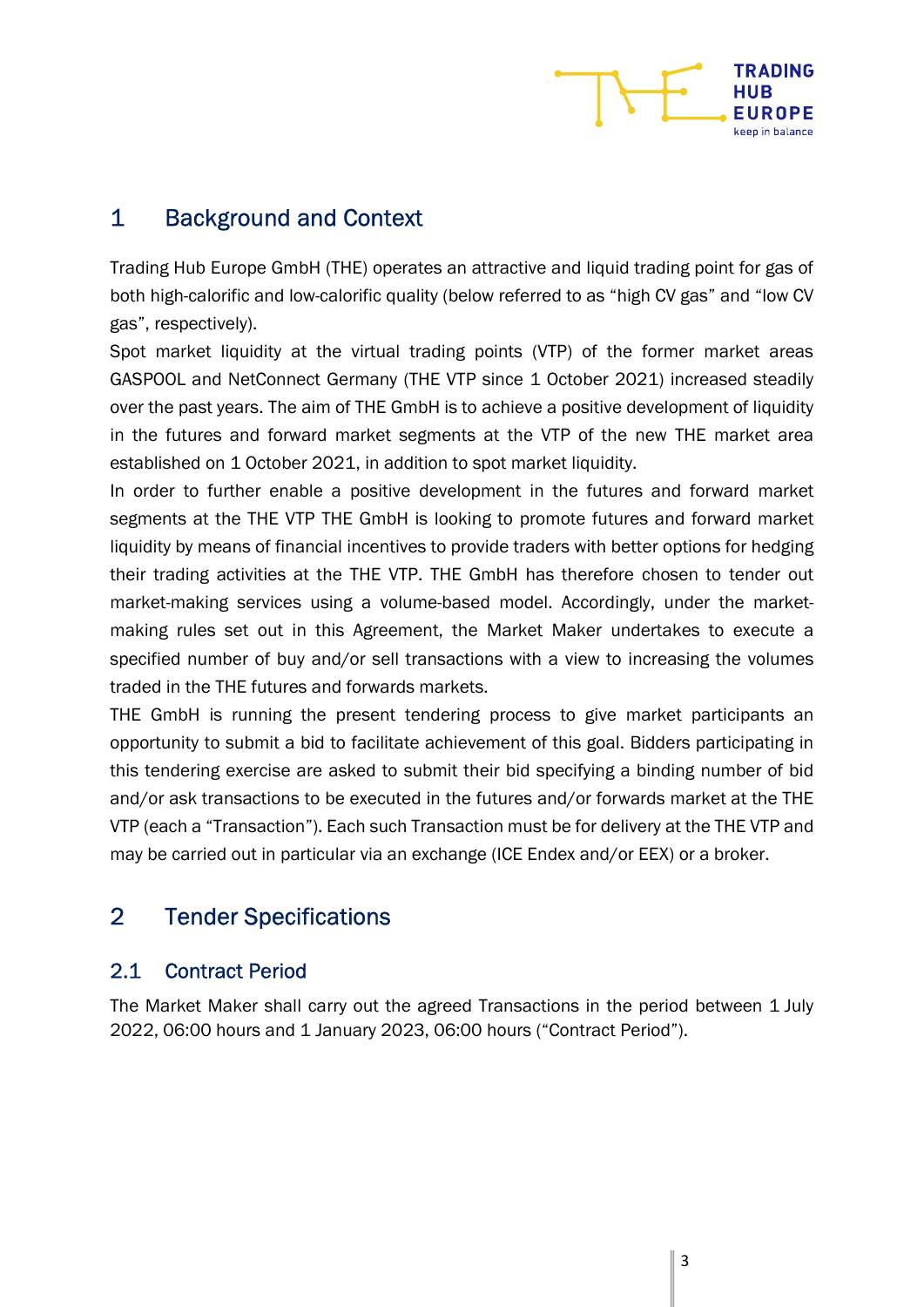

#### 2.2 Market-Making Requirements

- 1. The Market Maker must have been admitted as a balancing group manager in the THE market area and must have in place a valid balancing group contract (for either high CV and/or low CV gas).
- 2. The Market Maker has an obligation to ensure that it will be able to carry out the agreed number of Transactions for delivery at THE VTP in particular via the exchange or a broker during the Contract Period.
- 3. The Market Maker must carry out its Transactions either by placing and executing orders directly on the THE VTP or by accepting existing orders previously placed directly THE VTP by a third party.
- 4. Moving gas between two trading hubs by trading location spreads is not permitted.
- 5. Trading the same quantity of gas several times in fulfilment of any illicit agreement or understanding entered with any other market participant is not permitted, either.
- 6. The size of each Transaction must not be less than 10 MWh/h.
- 7. All Transactions must be entered into during the Contract Period.

#### 2.3 Permitted Transaction Types

Each Transaction carried out under this Agreement must be for either of the following two contract types:

- Month+2
- Quarter+2

#### 2.4 Burden of Proof

- 1. The Market Maker shall document each Transaction executed by the Market Maker and provide this documentation to THE GmbH by the following dates:
	- no later than 20 October 2022 for the period from 1 July 2022, 06:00 hours to 1 October 2022, 06:00 hours,
	- no later than 20 January 2023 for the period from 1 October 2022, 06:00 hours to 1 January 2023, 06:00 hours.
- 2. For the purpose of documenting its Transactions, the Market Maker shall use the Excel template made available on the website<sup>1</sup> of THE GmbH. In addition, the Market Maker shall provide proof to THE GmbH by submitting conclusive documentation evidencing each single Transaction (e.g. transaction confirmation of the exchange or broker in electronic format, such as PDF), with this documentation to be provided on the Market Maker's own initiative without a request from THE GmbH.

<sup>1</sup> www.tradinghub.eu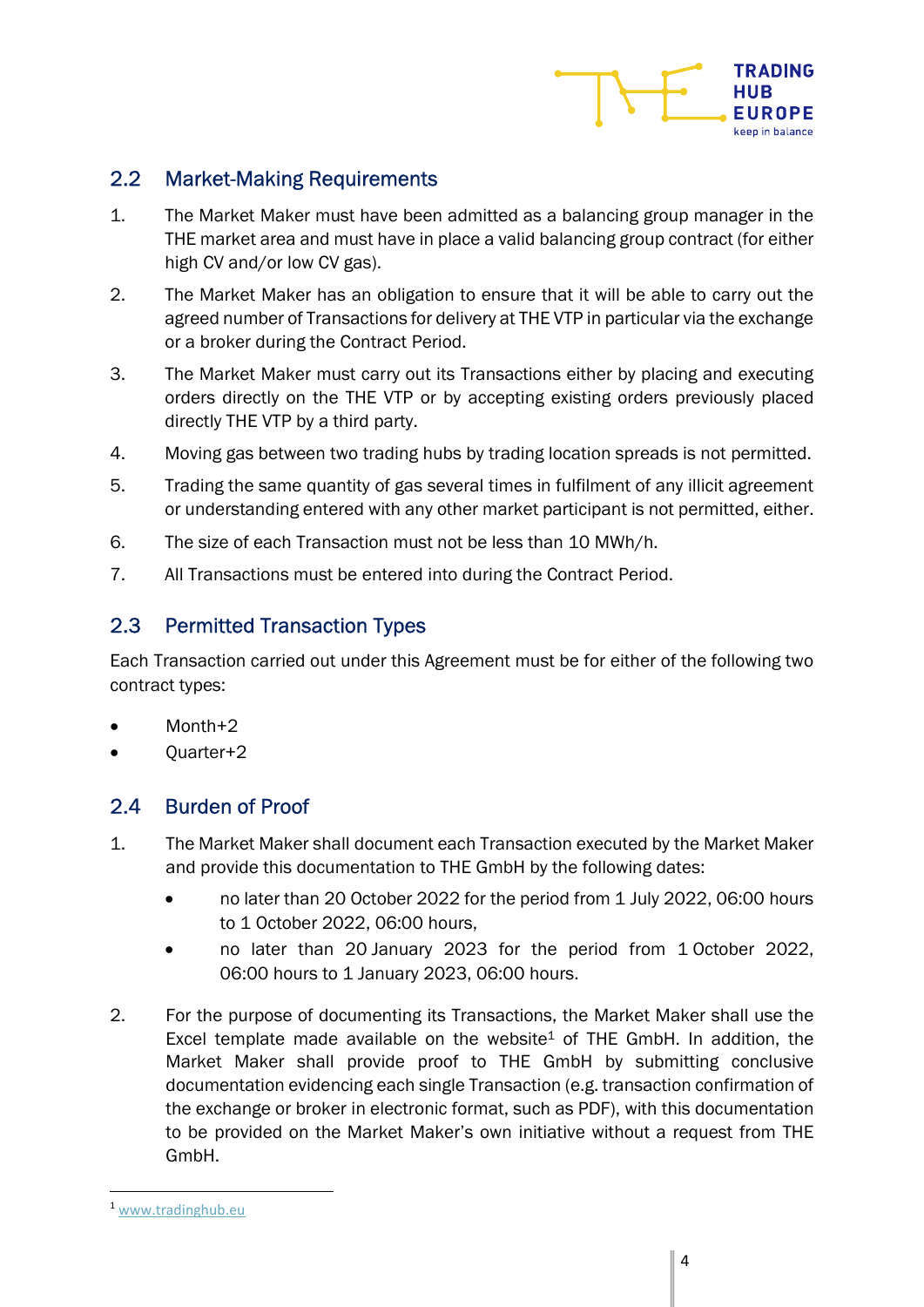

- 3. THE GmbH is further entitled to request and receive access to any and all (trading) data relating to the market-making services rendered by the Market Maker under this Agreement that THE GmbH may need to verify the Market Maker's compliance with its obligations hereunder. In particular, without limitation, the Market Maker hereby accepts that THE GmbH may ask especially the relevant brokers or exchanges to verify the data provided by the Market Maker. Where required, the Market Maker will give its written consent for THE GmbH to do so.
- 4. THE GmbH is entitled to request a certified Transaction overview drawn up by a public accountant from the Market Maker if and where it has grounds for believing that the Market Maker's calculations are incorrect. If the public accountant confirms the Market Maker's calculations, the costs incurred in commissioning the public accountant shall be borne by THE GmbH; in all other cases, the costs shall be borne by the Market Maker.

## 3 Tendering Process

#### 3.1 Bidding Period

Tendering will take place between 30 May 2022, 12 noon and 13 June 2022, 12 noon ("Bidding Period"). Bids received outside the Bidding Period will not be considered.

#### 3.2 Submission of Bid

Market Makers wishing to submit a bid must do so by email by sending a PDF scan of a completed and signed copy of this Agreement, including its Annex, to market-development@tradinghub.eu during the Bidding Period pursuant to section 3.1, with bidders to submit no more than one bid each.

## 4 Acceptance of Bid

- 1. THE GmbH will accept up to five bids from five different bidders. The bidders have no claim against THE to have their bids accepted. For each contract duly fulfilled, THE GmbH will pay a bid price of EUR 50,000.
- 2. All bids received will be ranked in order of the number of Transactions offered. Bids may be submitted for Month+2 Transactions and/or Quarter+2 Transactions, with each Month+2 Transaction counting as a single Transaction and each Quarter+2 Transaction counting as three Transactions, given the longer delivery period involved. Each bid must specify the total number of Transactions the relevant bidder is offering to carry out.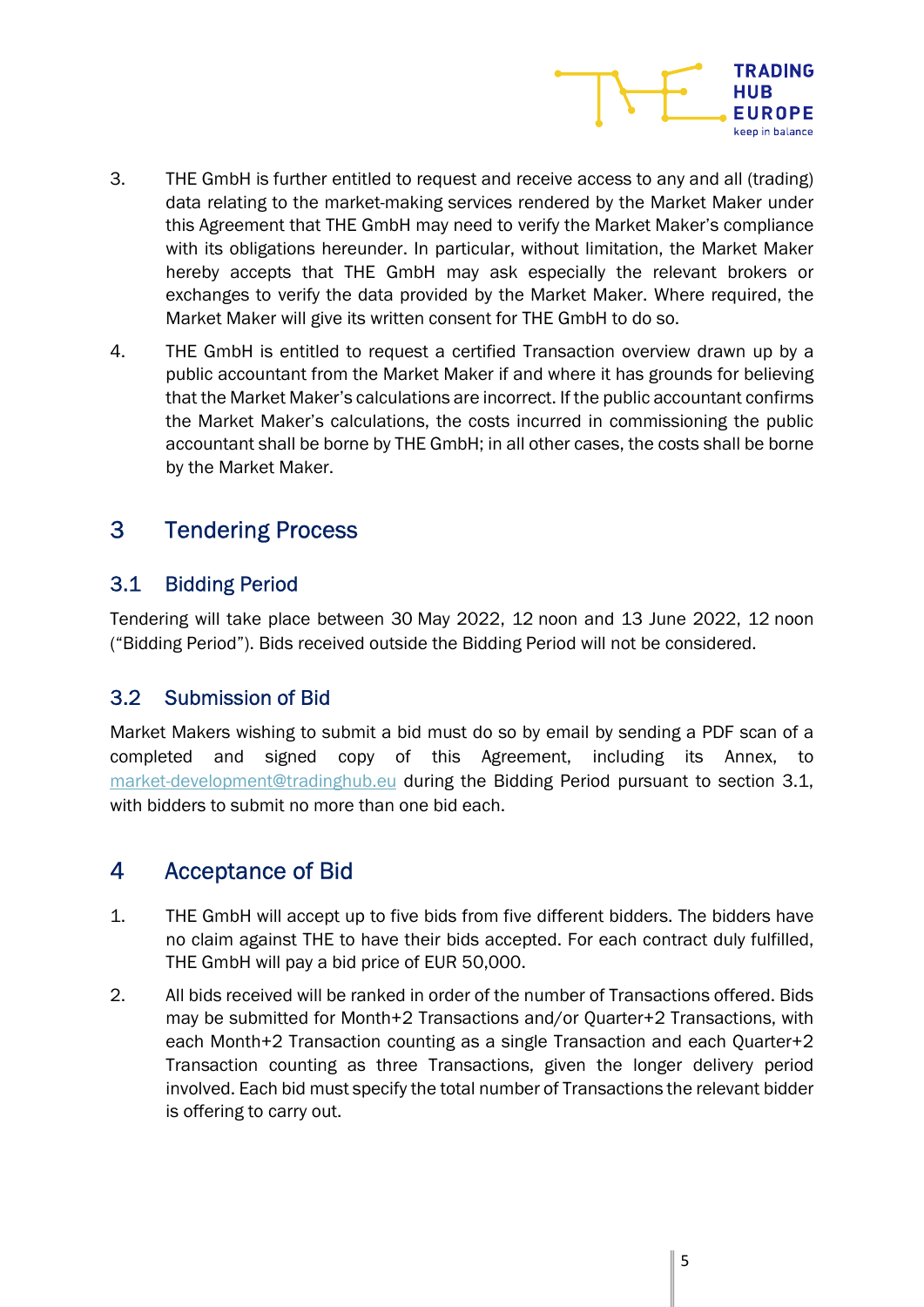

- 3. In the event that two or more bidders submit bids specifying the same number of Transactions, THE GmbH reserves the right to enter into a contract only with the bidder whose bid was received first during the Bidding Period.
- 4. THE GmbH reserves the right to accept fewer than five bids, for example without limitation – where only a small number of Transactions is offered, for in these cases liquidity improvements are unlikely. Bidders shall have no legal claim against THE GmbH to require THE GmbH to accept any bid.
- 5. THE GmbH will accept bids by 20 June 2022, 12 noon, in each case by countersigning the signed agreement submitted by the relevant bidder and sending a PDF scan of the countersigned agreement to the bidder by email.

### 5 Miscellaneous Contractual Provisions

#### 5.1 Liability

- 1. The Parties shall be mutually liable for loss of life, personal injury or damage to health, except where the relevant Party, or the statutory legal representative or vicarious agent acting on its behalf, as the case may be, acted neither wilfully nor negligently.
- 2. The Parties shall be mutually liable for any financial loss or damage to property suffered as a result of a breach of a material contractual obligation, except where the breaching Party, or the statutory legal representative or vicarious agent acting on its behalf, as the case may be, acted neither wilfully nor with gross negligence; where any such financial loss or damage to property was caused due to minor negligence, the liability of the Parties shall be limited to such foreseeable loss or damage as is typical for the relevant type of contract.
	- a) For the purposes of this Agreement, a material contractual obligation means any obligation the performance of which is absolutely essential to the proper execution of this Agreement and compliance with which the Parties generally do and may reasonably rely on.
	- b) For the purposes of this Agreement, a foreseeable loss or damage typical for the relevant type of contract means any loss or damage the relevant Party foresaw as a possible consequence of any breach of contract or that it should have foreseen in light of the circumstances know to that Party, or in light of any circumstance it should have had knowledge of had it exercised due care.
- 3. The Parties shall be mutually liable for any financial loss or damage to property suffered as a result of a breach of a non-material contractual obligation, except where the breaching Party, or the statutory legal representative or vicarious agent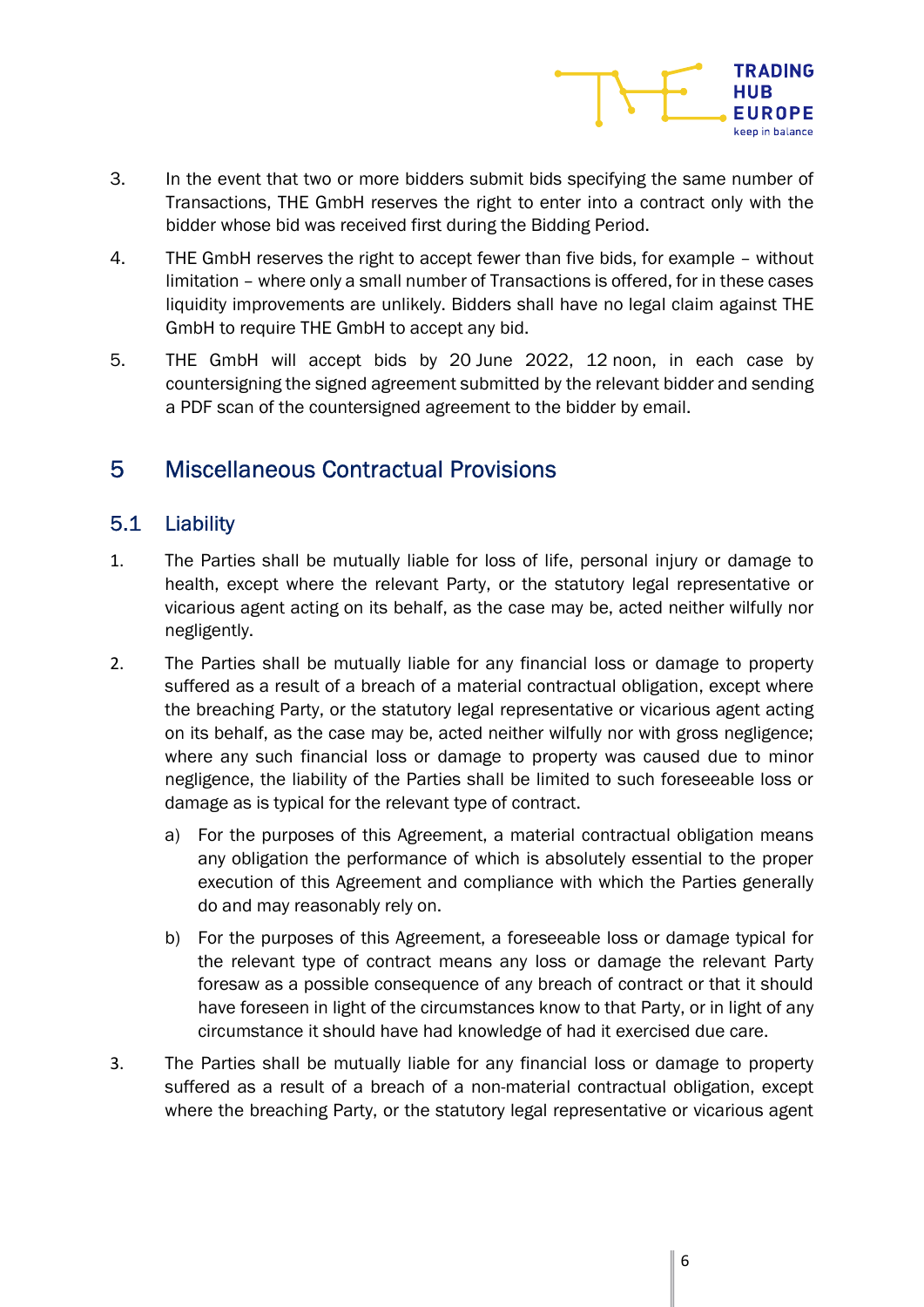

acting on its behalf, as the case may be, acted neither wilfully nor with gross negligence.

4. The liability of the Parties for any such financial loss or damage to property caused due to gross negligence on the part of the breaching Party, or on the part of the statutory legal representative or any senior vicarious agent acting on its behalf, as the case may be, shall be limited to such foreseeable loss or damage as is typical for the relevant type of contract.

#### 5.2 Penalty

- 1. If at any time during the Contract Period the Market Maker fails to comply with any of its obligations, in particular, without limitation, its obligations under section 2 above, whether in whole or in part, the Market Maker shall pay a penalty to THE GmbH.
- 2. The penalty shall be EUR 5,000 (10% of the bid price) per bid accepted pursuant to section 4.
- 3. THE GmbH retains the right to claim further damages. Any penalty payable pursuant to this section will be offset against any such damages payable. The penalty provisions set out in this section shall not apply if and where the Market Maker proves to THE GmbH that the Market Maker cannot be held responsible for the breach in question.

#### 5.3 Market Maker's Unreliability and Consequences of Unreliability

- 1. If over the period of four consecutive Contract Periods the Market Maker has breached its obligations under this Agreement, in particular, without limitation, its obligations under section 2 above, two or more times – whether in whole or in part –, it can be assumed that the Market Maker is unreliable. The Market Maker will generally be deemed unreliable if there are specific grounds for believing that the Market Maker will fail to duly meet its statutory obligations or its obligations under this Agreement. Specifically, without limitation, such grounds will be deemed to be given where THE GmbH has imposed two or more penalty payments on the Market Maker for breach of the Market Maker's obligations under section 2 of this Agreement over the period of four consecutive Contract Periods.
- 2. If the conditions set out in paragraph 1 are met, THE GmbH shall have the right to disqualify the Market Maker from the next two tendering rounds taking place under the terms of this Agreement. In this case THE GmbH will notify the Market Maker of its decision in a written form in accordance with section 126b of the German Civil Code. After issuing such notice THE GmbH will not accept any bids submitted by the Market Maker in the relevant periods. Once the relevant two tendering rounds have passed, the Market Maker shall again have the right to participate in tenders of THE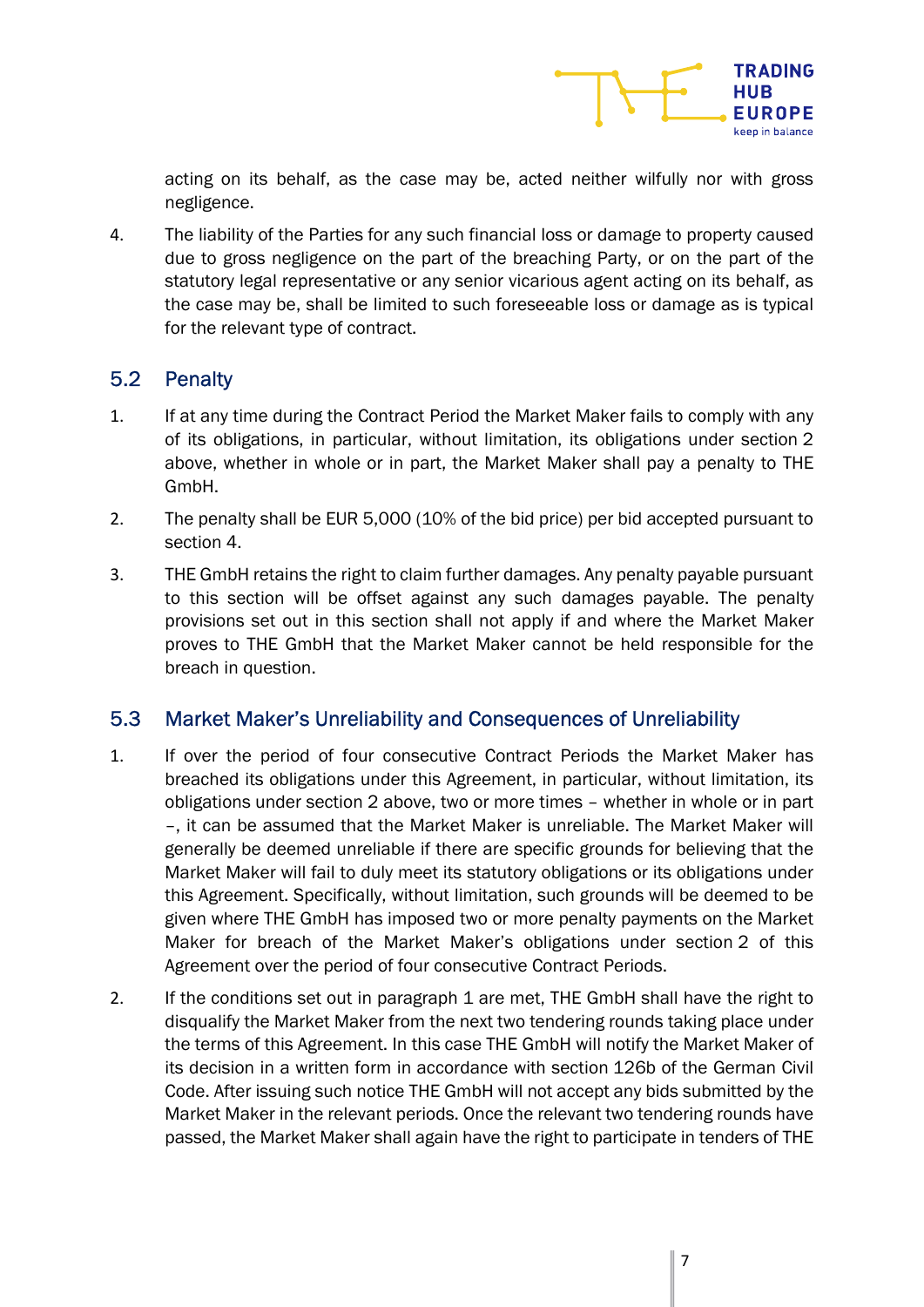

GmbH for market-making services without this requiring any separate notice to this effect on the part of THE GmbH.

#### 5.4 Confidentiality

- 1. The Parties shall treat as confidential all provisions set out in each contract as well as any and all information they obtain in connection therewith (hereinafter referred to as "Confidential Information") and shall not disclose or make available any such Confidential Information to any third party without the affected Party's prior written consent. Each Party hereby undertakes to use any Confidential Information solely for the purpose of performing the relevant contract.
- 2. Each Party shall be entitled to disclose any Confidential Information it has obtained from the other Party without the written consent of the other Party
	- a) to an affiliated entity, provided that such entity is subject to an equivalent confidentiality requirement,
	- b) to its shareholders, representatives, consultants, banks, insurers and the exchange clearing house where and to the extent that disclosure is required to ensure the proper performance of the relevant contractual obligations, and provided that such persons or entities have undertaken to keep such Confidential Information confidential prior to their receipt thereof or are subject to a statutory professional confidentiality requirement in respect of such Confidential Information; or
	- c) to the extent that such Confidential Information was legitimately known to the receiving Party prior to receiving such Confidential Information from the other Party, already in the public domain or becomes publicly available other than through an act or omission of the receiving Party, or must be disclosed by the disclosing Party under any statutory provision or a court or official order or a request received from a regulatory authority. THE GmbH has the right to provide Confidential Information to the German national regulatory authority, the Federal Network Agency (Bundesnetzagentur), and/or any other higher-level public authority.
- 3. The obligation to uphold confidentiality in accordance with this section shall end 2 years after the date on which the relevant contract comes to an end.

#### 5.5 Notice Obligations

In the event that the Market Maker is unable to perform any of its obligations under or in connection with this Agreement, or where the Market Maker cannot do so fully, regardless of the grounds underlying such (partial) inability, the Market Maker shall notify THE GmbH thereof without undue delay.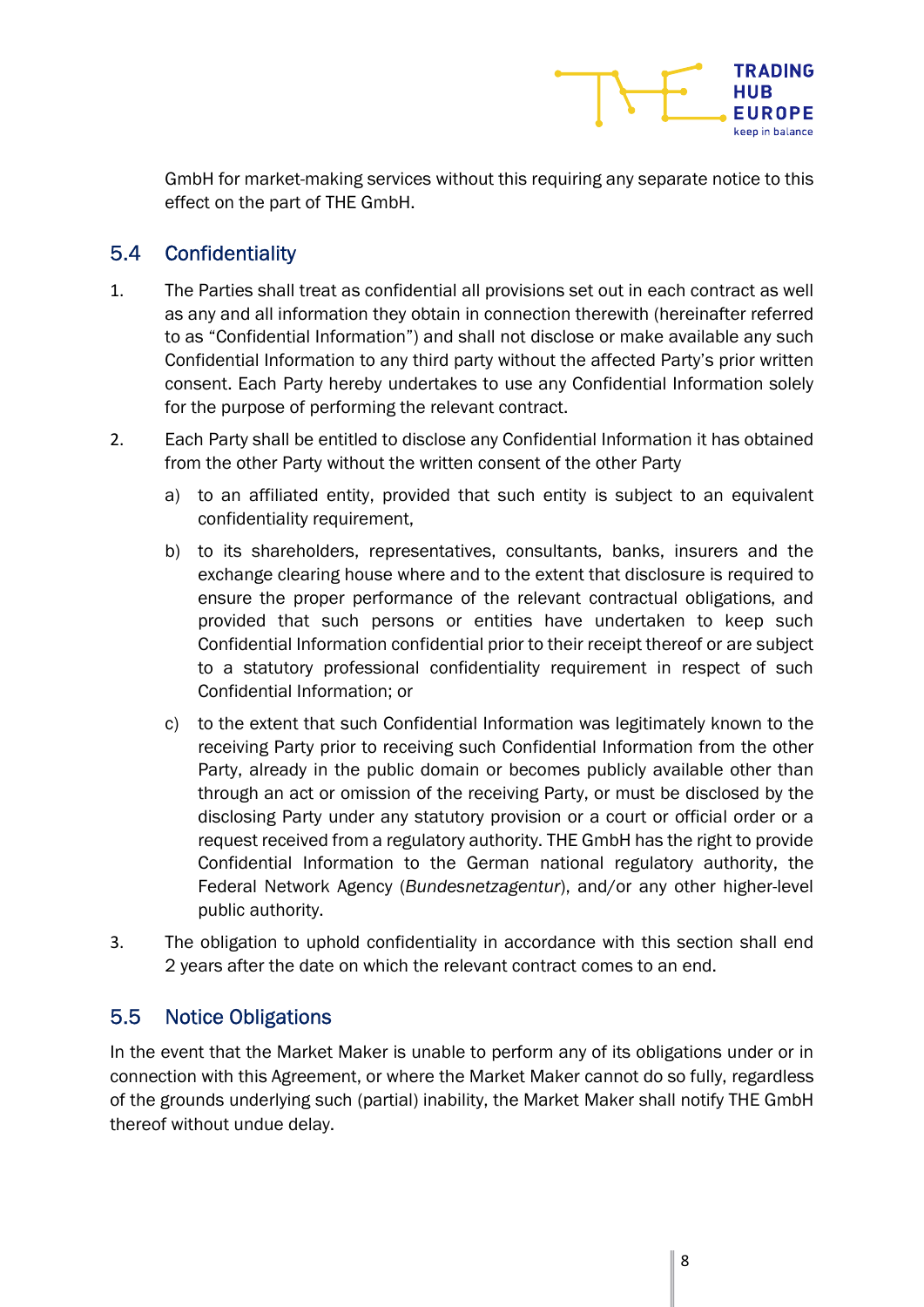

#### 5.6 Termination

- 1. This Agreement may be terminated for due cause only, in which case it will be terminated with immediate effect. Without prejudice to section 314 of the German Civil Code (BGB) and without limitation, due cause shall in particular be given where
	- a) a Party has repeatedly breached a material contractual obligation under this Agreement, i.e. any contractual obligation breach of which places at risk the achievement of the contract's purpose, despite having been issued with a warning notice.
	- b) the Market Maker has failed to make payment on any due payment obligation despite having been issued with a payment reminder by THE GmbH on occurrence of the default.
	- c) insolvency proceedings have been initiated against the Market Maker's assets and the responsible administrator fails to declare a continuation of business activities as defined in section 103 of the German Insolvency Code (InsO) despite having been called on to do so.
	- d) an application has been made to have insolvency proceedings initiated against the Market Maker's assets and initiation has been refused for a lack of assets.
- 2. Notice of termination must be given in writing and signed by the terminating Party.

#### 5.7 Assignment and Subcontracting

Neither Party shall transfer any rights and/or obligations under this Agreement, whether in whole or in part, to any third party unless the other Party hereto has given its prior consent to such transfer. The Market Maker shall not have the right to subcontract the services to be rendered under this Agreement to any third party.

Any transfer pursuant to paragraph (1) above to an affiliated entity as defined in section 15 of the German Joint Stock Corporation Act (AktG) shall not require prior consent but shall be notified to the other Party in writing.

#### 5.8 Payment

THE GmbH shall pay the bid price of EUR 50,000 to the Market Maker on a pro-rata basis, based on the number of Transactions executed by the Market Maker as set out in the documentation to be provided pursuant to section 2.4 above. THE GmbH shall issue the corresponding invoice (self-billing) 30 calendar days after receiving the relevant documentation from the Market Maker, with payment in each case to be made within 10 calendar days.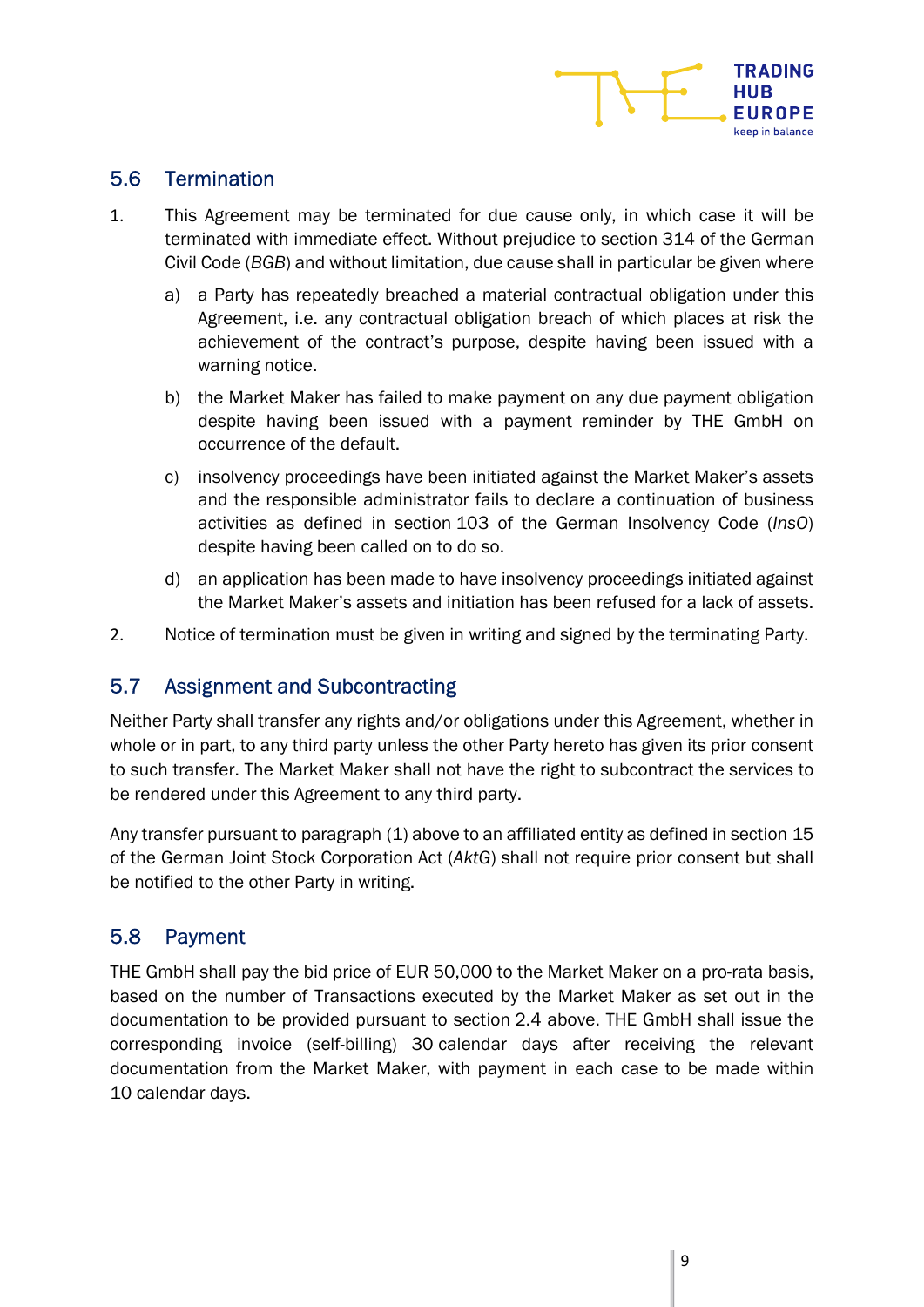

#### 5.9 Severability

- 1. If any provision set out in this Agreement or any Annex hereto is, becomes or is held to be invalid or unenforceable, it shall not serve to invalidate the remaining provisions set out in this Agreement or its Annexes, which shall remain in full force and effect as if such provision had not originally been contained therein.
- 2. The Parties hereby undertake to cooperate to replace any such invalid or unenforceable provision by a valid and enforceable provision having as far as reasonably possible the commercial effect of the invalid or unenforceable provision it is to replace and to choose an appropriate procedure to do so. This shall apply accordingly if a provision is found to be incomplete.

#### 5.10 Variations

The Parties have not entered into any oral agreements on the subject hereof. Except where a mandatory law prescribes adherence to a stricter form, any and all variations of this Agreement must be made in writing and duly signed by the Parties. This shall also apply with respect to the written form requirement set out in this provision.

#### 5.11 Jurisdiction and Governing Law

- 1. Any disputes arising under or in connection with this Agreement shall be subject to the jurisdiction of the ordinary German courts.
- 2. Any such dispute shall be settled by the courts having jurisdiction over the place of the registered office of THE GmbH.
- 3. This Agreement shall be governed by German law to the exclusion of any interstate conflict of laws provisions except where bindingly applicable. The UN Convention on the International Sale of Goods (CISG) shall not apply.

#### 5.12 Language

This Agreement is published in the German language and legally binding. Where an English language version of this Agreement is published alongside the original German version, the translation shall be considered a convenience translation only; in the event of any conflict in meaning between the two versions, the German language version shall prevail.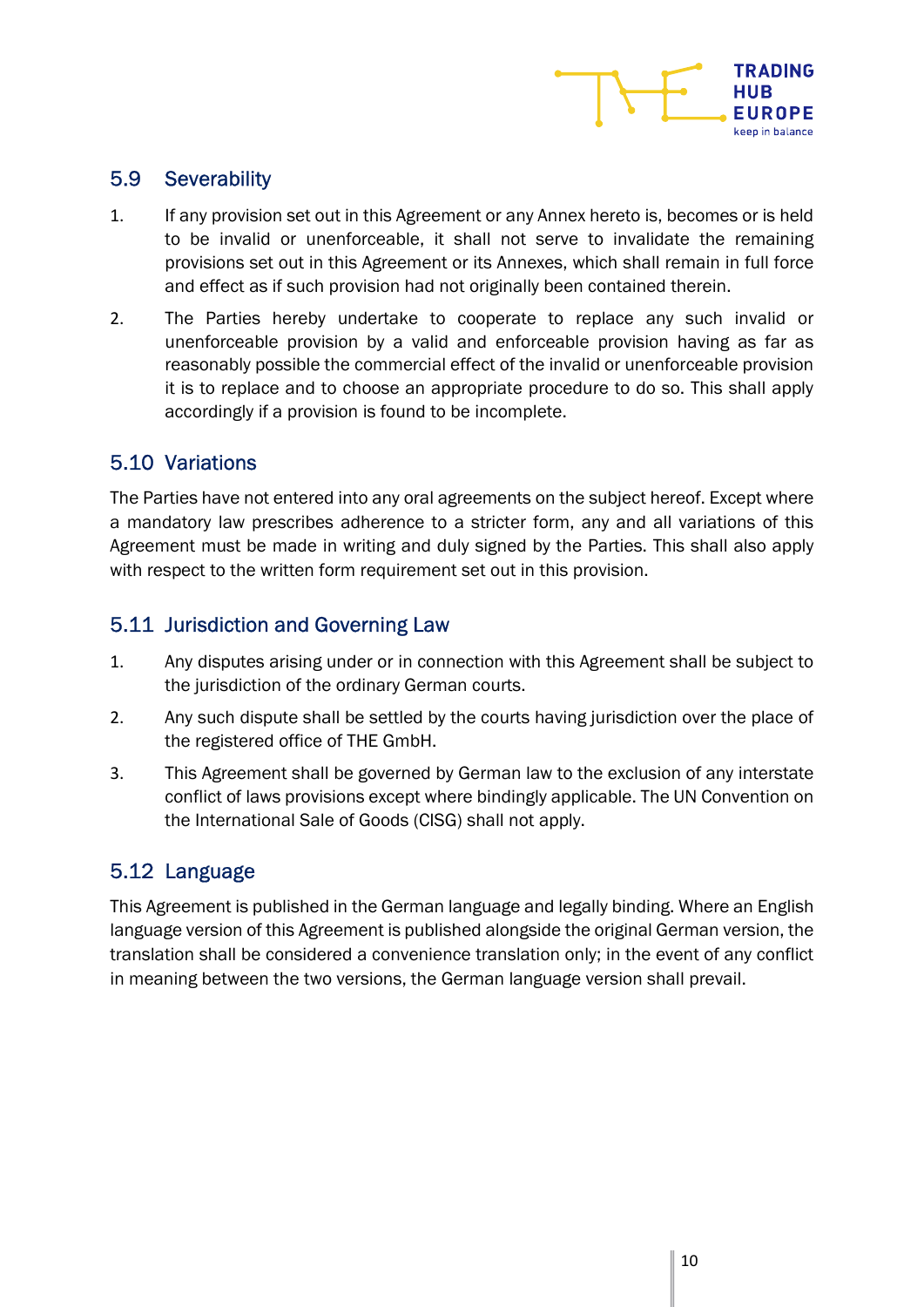

#### Ratingen

| Date, place                      | Date, place                    |
|----------------------------------|--------------------------------|
|                                  | <b>Trading Hub Europe GmbH</b> |
| Full company name (Market Maker) | Full company name (THE GmbH)   |
|                                  |                                |
|                                  |                                |

Signature (for and on behalf of Market Maker)

Signature (for and on behalf of THE GmbH)